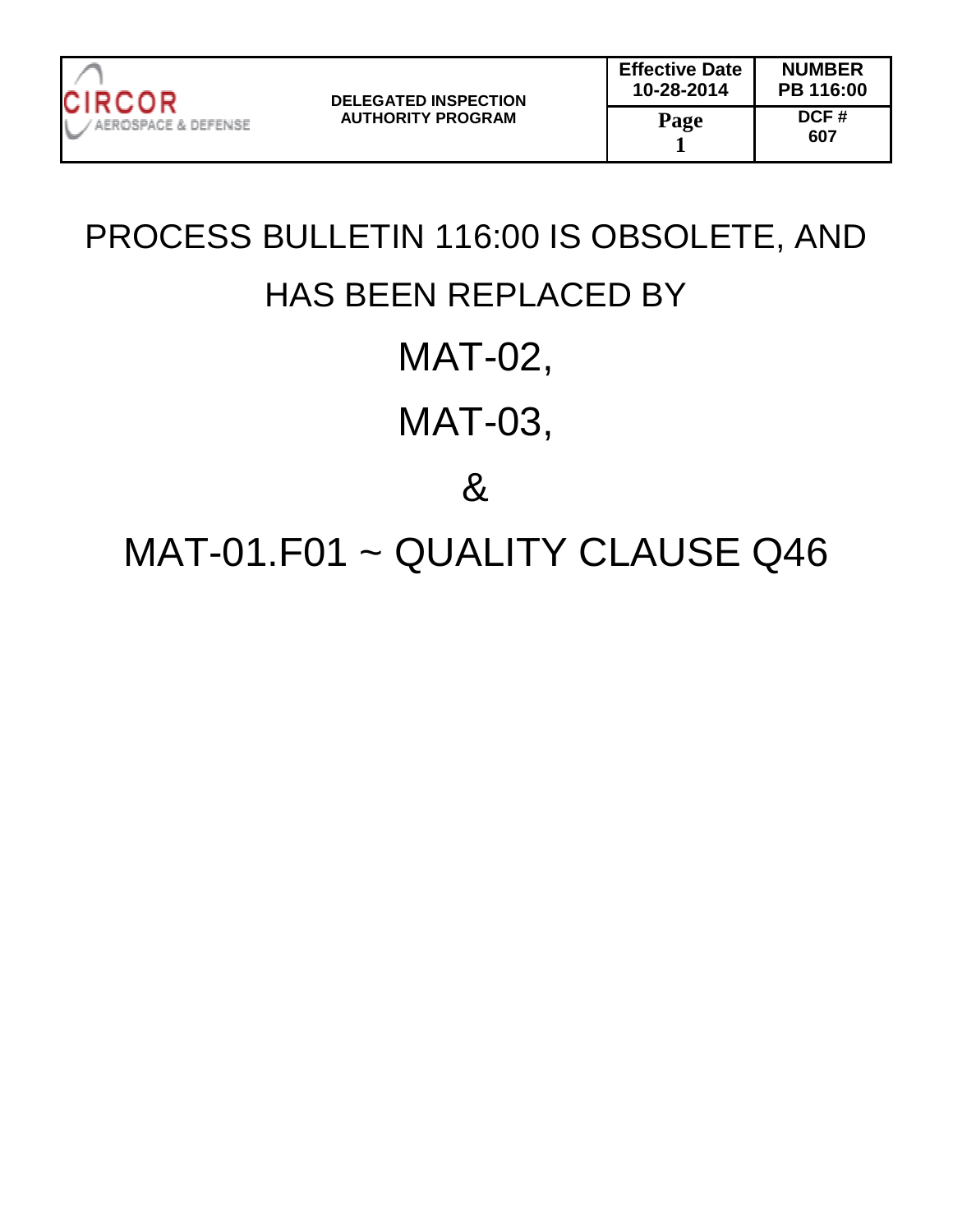## **PROCESS BULLETIN 116:00**

## **DELEGATED INSPECTION AUTHORITY PROGRAM**

## **REVISION LOG**

| <b>REV</b><br><b>LTR</b> | <b>PAGE</b><br>(S) | <b>DESCRIPTION</b>                                                                                                                                      | <b>DATE</b> | BY         | <b>APPR</b> |
|--------------------------|--------------------|---------------------------------------------------------------------------------------------------------------------------------------------------------|-------------|------------|-------------|
| N/C                      | All                | <b>Initial Release</b>                                                                                                                                  | 06/18/91    | MH         | <b>RLB</b>  |
| A                        | 1 & 2              | Revised para. 4.1, added para 4.4                                                                                                                       | 09/23/91    | MH         | <b>RLB</b>  |
| B                        | 1 & 2              | Revised para. 3.1 & 4.4                                                                                                                                 | 01/20/92    | MH         | <b>RLB</b>  |
| $\mathsf{C}$             | All                | <b>General Revision</b>                                                                                                                                 | 02/28/92    | <b>RLB</b> | <b>MH</b>   |
| D                        | 1 & 2              | Title Change; General Revision                                                                                                                          | 06/18/92    | <b>JC</b>  | MH          |
| Е                        | $\mathbf{1}$       | Revised Para 4.1.2                                                                                                                                      | 08/18/92    | <b>JG</b>  | MН          |
| $\mathsf F$              | 1 & 2              | Para. 3.2 (included Supplier Acceptance<br>Stamp) para. 4.1.1 (changed "On Target" program to "STARS"<br>program) refer to P.B. 25:00; added para 4.4.5 | 12/28/92    | <b>JG</b>  | MН          |
| G                        | $\overline{2}$     | Added para. 4.4.6                                                                                                                                       | 02/23/93    | SS         | MH          |
| H                        | $\mathbf{1}$       | Para 4.2.1 removed "P.B. 107:00 applies"                                                                                                                | 03/08/93    | <b>JG</b>  | <b>MH</b>   |
| J                        | $\overline{2}$     | Revised para 4.4.2, added new para. 4.4.3 para 4.4.3 and<br>exhibits A & B                                                                              | 02/04/94    | <b>JG</b>  | MH          |
| K                        | 1 & 2              | Para. 4.1.1, 4.1.2, 4.4.2 & 4.4.7                                                                                                                       | 05/17/93    | <b>JG</b>  | MН          |
| L                        | $\overline{2}$     | Revised Para. 4.4; Removed Exhibits A, B, & C: Added the<br>"Audit Log"                                                                                 | 03/13/97    | <b>BJ</b>  | <b>MH</b>   |
| м                        | All                | <b>General Revision</b>                                                                                                                                 | 05/27/97    | <b>MP</b>  | <b>MH</b>   |
| ${\sf N}$                | 3                  | Added para (s) 6.2.1, 6.2.2, 6.2.3 & 6.2.4                                                                                                              | 07/24/97    | <b>MP</b>  | MH          |
| $\circ$                  | All                | Complete revision                                                                                                                                       | 11/04/98    | <b>MP</b>  | <b>JG</b>   |
| $\mathsf{P}$             | All                | Complete revision to comply with current practices                                                                                                      | 03/21/00    | <b>MJH</b> | JG          |
| Q                        | 3                  | Para 6.1.2 - Added "on site"<br>Para 6.1.4 - Added completely                                                                                           | 06/20/01    | <b>JG</b>  | MH          |
| $\mathsf{R}$             | 1, 2, 8<br>5       | Para (s) 3.1.3, 4.1, $& 9.2 -$ Corrected the acceptable level of<br>performance from "98.5" to "99.0"                                                   | 03/25/03    | MP         | JG          |